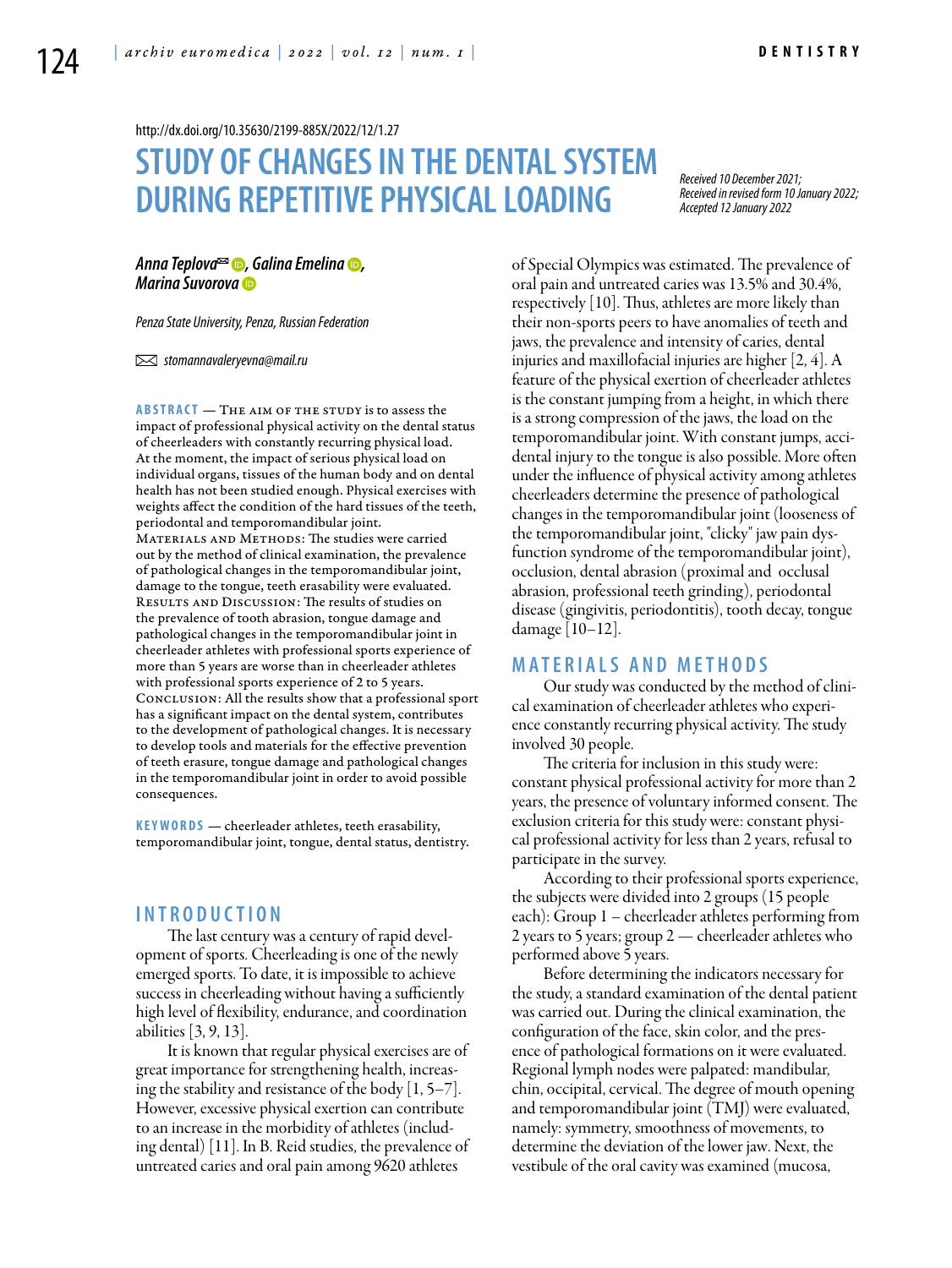ducts of the salivary glands, frenulum of the lips, depth of the vestibule) and occlusions were evaluated. Then an examination of the oral cavity itself: the oral cavity and the tongue. During the examination of the dentition and teeth, probing and percussion of the teeth were performed.

Directly for this clinical study, it was necessary to assess the prevalence of tooth abrasion, tongue damage and pathological changes in the temporomandibular joint.

# **R e s u l t s a n d D i sc u s s i o n**

When analyzing the prevalence of tongue injuries in cheerleaders: in group 1 (15 people) — 20% of the prevalence of tongue injuries; in group  $2(15 \text{ people}) - 53.3\%$ .

According to the results of a clinical examination of the prevalence of pathological changes in the temporomandibular joint in cheerleaders, it was found that in group 1 (15 people) — 13.3% of the prevalence of pathological changes in the temporomandibular joint; in group 2 (15 people) — 46.6%.

The analysis of the clinical examination of the prevalence of tooth erasure in cheerleader athletes was carried out and it was found that in 15 people from group 1, the prevalence of tooth erasure was 26.6%; from group 2 (15 people) — 60%.

All these results prove that with constant physical exertion for more than 5 years, the prevalence of tooth abrasion, changes in the temporomandibular joint and damage to the tongue is greater than that of cheerleader athletes who have a professional sports experience of 2 to 5 years.



*Fig. 1. Prevalence of pathological changes in the dentofacial region in cheerleader athletes*

## **C o n cl u s i o n**

1. The results obtained indicate a high rate of increase in the prevalence of pathological changes in the dental system, such as tooth abrasion, dysfunction of the temporomandibular joint, tongue damage, in cheerleaders due to an increase in sports professional experience.

2. Cheerleader athletes with 2 to 5 years of professional sports experience have significantly better prevalence rates of pathological changes in the maxillofacial region than cheerleader athletes with more than 5 years of professional sports experience. From this it follows that it is necessary to develop tools and materials for the effective prevention of damage to the tongue and pathological changes in the temporomandibular joint in order to avoid possible consequences.

3. It is necessary to introduce wearing a protective mouthguard by cheerleader athletes on both jaws during physical load, preventive examinations by a dentist every 3 months, to have a dental cleaning every 6 months or, if necessary, to teach cheerleaders proper oral hygiene. If the recommendations are followed, the likelihood of any pathological changes due to constant physical exertion decreases.

# **R e f e r e n ce s**

- 1. Amirkhanyan M. A., Grishkova N.O. Algorithm of dental rehabilitation of athletes of national teams: textbook. – method. stipend. FMBA of Russia. – M., 2014. – 14 p.
- 2. Vologda M.V., Dorozhkina E.G., MIKHALCHENKO D.V. Signs of craniomandibular dysfunction in patients in need of dental treatment. Bulletin of the Volgograd State Medical University. 2018. No.  $\tilde{1}$  (65). pp. 17–22.
- KOSTYUK Z. M. The study of the features of dental pathology of the oral cavity of athletes<br>of various sports / Z. M. Kostyuk, A. G. Ponomareva, V. N. Tsarev, M. V. Krivoshchapov // Bulletin of Sports Science. – 2014. – No. 2. – pp. 38–41.
- 4. Kuzmina Zh. I. Features of the state of oral hygiene of highly qualified athletes // Young scientists in medicine: materials of the XV All-Russian Scientific and Practical Conference – Kazan, 2010. – pp. 188–189.
- 5. LOBANOVA V. A. The study of dental status in athletes of the Samara region / V. A. Lobanova // Topical issues of dental practice. – Samara, 2007. – pp. 188–189.
- 6. Shakhlina L. Physical rehabilitation. Modern aspects / Pedagogy, psychology and methodological and biological problems of physical education. – 2012. – No. 9. – pp. 98–113.
- 7. Brenda J. Shields, Gary A. Smith. Cheerleading-related injuries in the United States: a prospective surveillance study. On Train Observation J Athl. 2009 November-December; 44(6):567–577. doi: 10.4085/1062- 6050-44.6.567
- 8. Emelina G.V., Suvorova M.N., Gerash- chenko S.M., Gerasimova T.V., Emelina